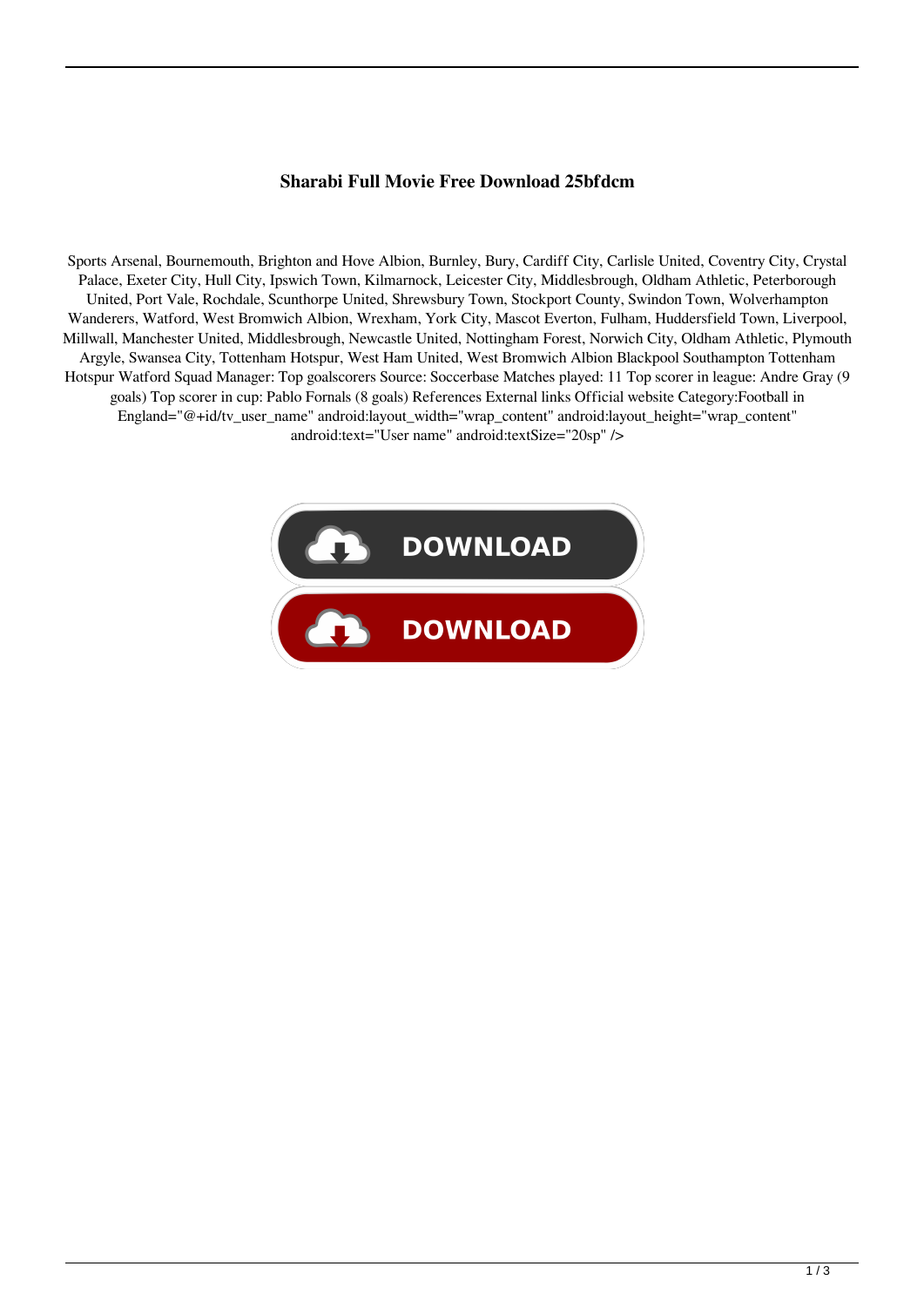1y9w2 . Teemu noin koko lauluja - Free Hardcore Full Movie! Teemu noin koko lauluja - Free Hardcore Full Movie!. . For some of us this is the first time we encounter a film or something of such a nature and we might get curious about it. Wise people usually keep things reserved for themselves. They usually think that what they know might not be a good thing for others to know. And they always think that they should not go around telling others what they know. If you are one of those, you are doing good, for most of us would be happy if there were no curiosity about what the world looks like from the viewpoint of others. Let's face it, when we do get to know things about other people, it is not something we wish to know. For those of us who have these types of thoughts about other people, we might feel that what we know would not have been a good thing for us to know. Because it might not be a good thing for us to know, there is a good chance that those who have this type of knowledge about us would not be the ones who will do us a good turn. And when we think like that, we are like the people who do not want to know what other people know. It would be better for us not to know. But for those who have this thought, they